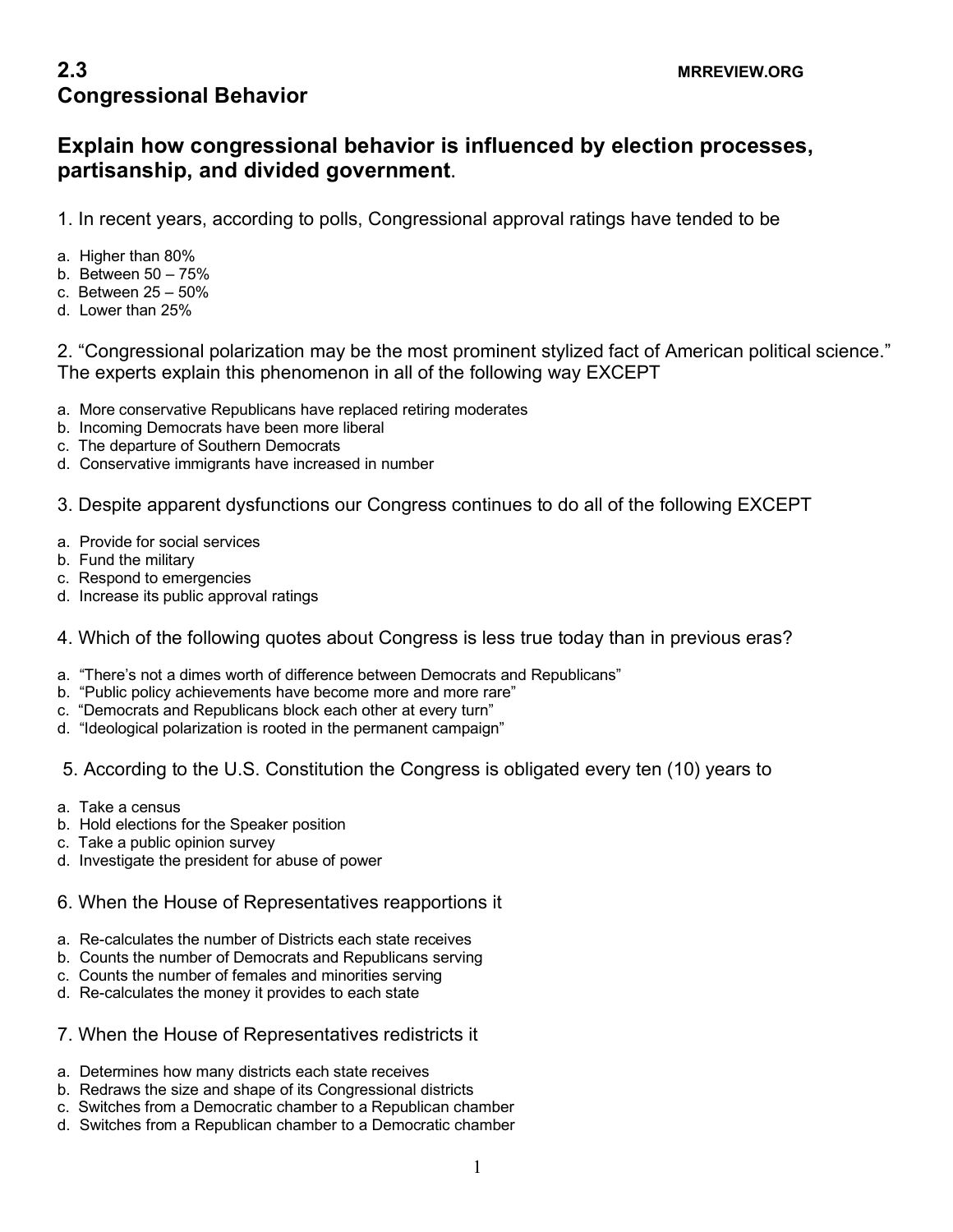- 8. Who is responsible for actually redrawing Congressional district lines?
- a. House of Representatives
- b. Senate
- c. Supreme Court
- d. State legislatures

9. In this court case it was ruled that Congressional Districts were in the purview of Court action. Having now entered into the political thicket, the Court soon would rule the "one man one vote" standard. That is, each Congressional District must have the same population. This case advanced the civil rights movement.

a. NLRB v. Jones (1937)

- b. Brown v. Board of Education (1954)
- c. Baker v. Carr (1962)
- d. Miranda v. Arizona (1966)

10. All of the following would be true about gerrymandering EXCEPT

- a. Provides an incumbent advantage
- b. Builds public approval of Congress
- c. Helps to explain the extreme partisanship in Congress
- d. Advantages the political party in power

11. All of the following are incumbent advantages when seeking reelection in the U.S. Congress EXCEPT

- a. Gerrymandered districts
- b. Name recognition
- c. Easier time raising money
- d. High approval ratings

12. Free mail sent out my members of Congress to their constituents is called

- a. Gerrymandering
- b. Filibustering
- c. Free riding
- d. Franking

13. Although most of the members of Congress have "safe seats," a few represent "marginal districts." What is a marginal district?

- a. A congressional district where the winner receives less than 35% of the vote
- b. A congressional district where the winner receives less than 55% of the vote
- c. A congressional district where the winner receives less than 75% of the vote
- d. A congressional district where the winner receives less female votes

14. The U.S. Supreme Court in Baker v. Carr (1962) ruled mal-apportionment unconstitutional. Mal – apportionment is when

- a. Congressional districts have unequal population
- b. Minorities were not able to vote
- c. Corporate money is given to candidates
- d. Votes are unequally tabulated